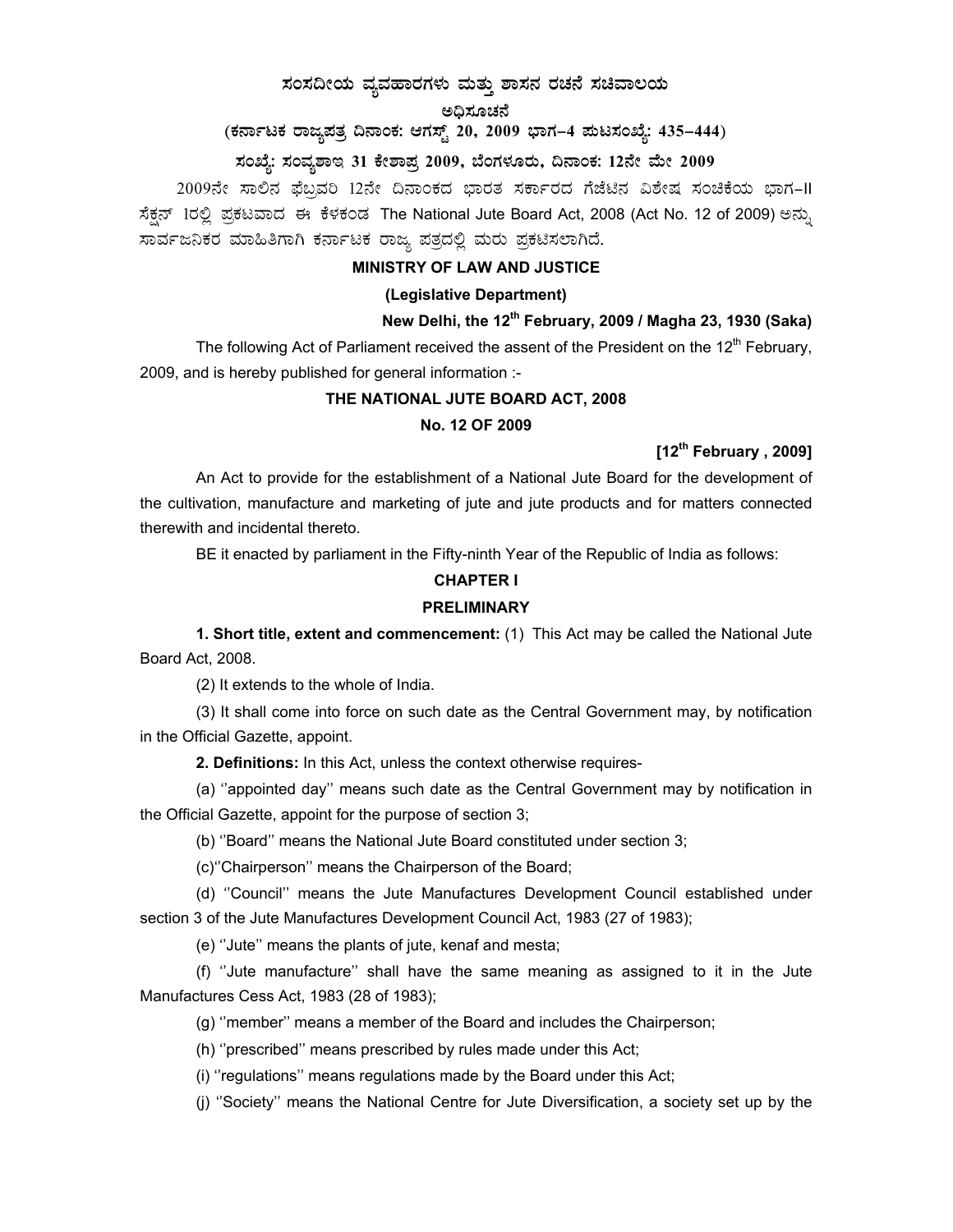Central Government in the Ministry of Textiles and registered under the Societies Registration Act, 1860 (21 of 1860);

(k) "year" means the year commencing on the 1<sup>st</sup> day of April and ending on the 31<sup>st</sup> day of March next following.

#### **CHAPTER II**

#### **THE NATIONAL JUTE BOARD**

 **3. Constitution and incorporation of Board:** (1) With effect from the appointed day, the Central Government shall, by notification in the Official Gazette, constitute, for the purposes of this Act, a Board to be called the National Jute Board.

 (2) The Board shall be a body corporate by the name aforesaid, having perpetual succession and a common seal, with power to acquire, hold and dispose of property, both movable and immovable, and to contract, and shall be the said name sue and be sued.

 (3) The head office of the Board shall be at Kolkata in the State of West Bengal or such other place as the Central Government may, by notification in the Official Gazette, specify and the Board may, with the previous approval of the Central Government, establish offices or agencies at other places in or outside India.

(4) The Board shall consist of the following members, namely:

 (a) the secretary in charge of the ministry of the Central Government dealing with textiles, who shall be the ex officio Chairperson of the Board;

 (b) three Members of Parliament of whom two shall be elected from among themselves by the members of the House of the People and one from among themselves by the members of the Council of States;

 (c) the Additional Secretary and Financial Adviser, Ministry of Textiles, Government of india, ex officio;

(d) the Joint Secretary (Jute) in the Ministry of Textiles, Government of India, ex officio;

 (e) two members of the rank of Joint Secretary to be nominated by the Central Government to represent respectively the ministries of the Central Government dealing with-

(i) agriculture, and

(ii) food and public distribution;

 (f) three members to be nominated by the Central Government by rotation in the alphabetical order to represent respectively the Governments of the States of Andhra Pradesh, Assam, Bihar, Meghalaya, Orissa, Tripura and West Bengal; the nomination shall be from officials of the State Government holding the rank of Secretary to the State Government and dealing with Jute or Textile matters;

 (g) three members of jute farmers of which one from State of West Bengal and two from other States on rotational basis to be nominated by the Central Government;

 (h) three members of jute workers of which one from State of West Bengal and two from other States nominated by the Central Government on rotational basis;

 (i) two experts from the field of jute technology and related field to be nominated by the Central Government;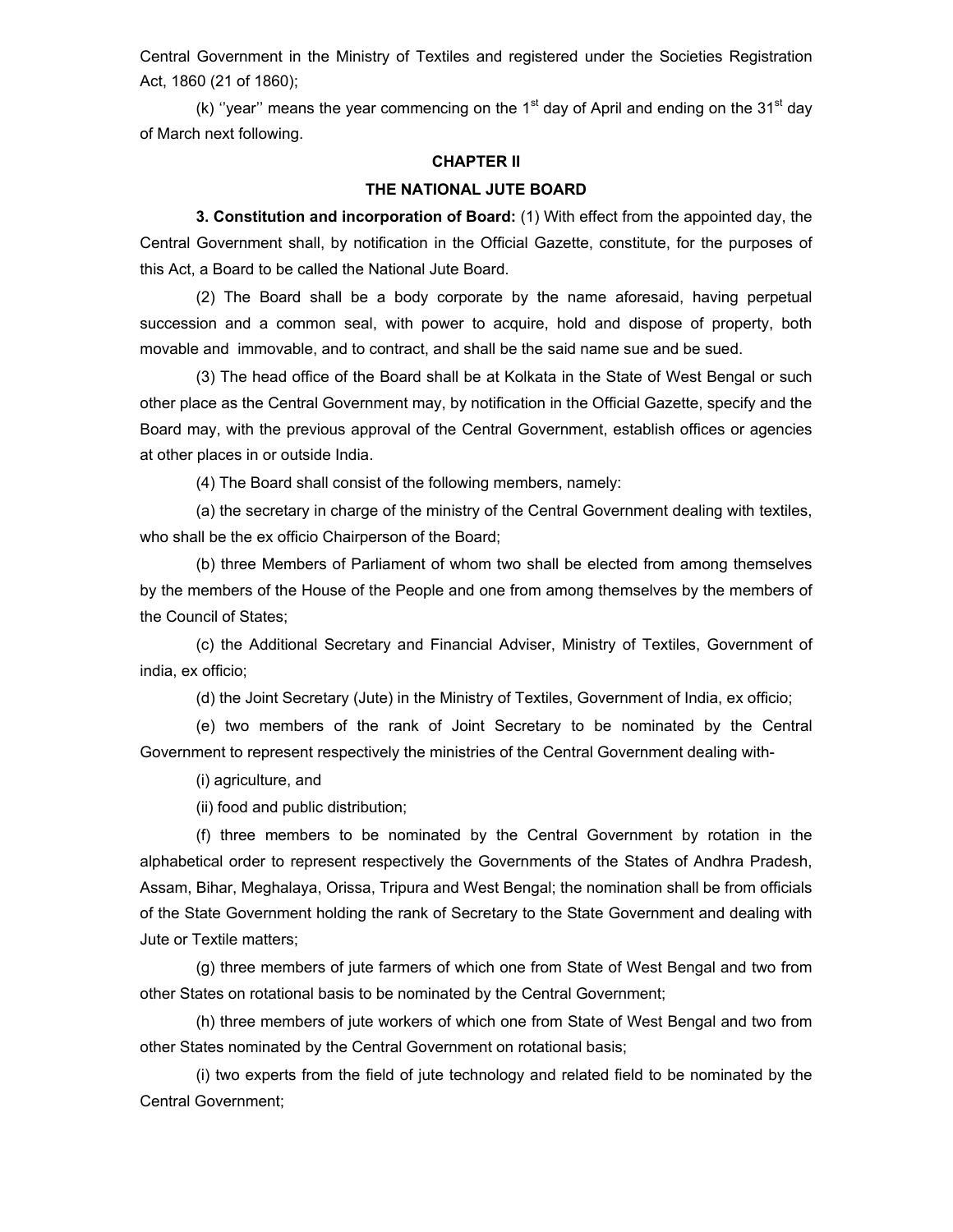(j) two members from the ''micro enterprises'' ''small enterprises'' and ''medium enterprises'' dealing in jute industry to be nominated by the Central Government.

**Explanation:** For the purpose of this clause, the expressions ''medium enterprise'' ''micro enterprise'' and ''small enterprise'' shall have the meanings respectively assigned to them in clause (g), clause (h) and clause(m) of section 2 of the Micro, Small and Medium Enterprises Development Act, 2006 (27 of 2006);

 (k) two members to be appointed by the Central Government to represent the jute industry in the organized sector;

 (l) two members to be appointed by the Central Government to represent the Jute industry in the decentralized sector;

 (m) two members to be appointed by the Central Government to represent the exporters of jute products;

(n) the Director, Indian Jute Industries Research Association, ex officio;

(o) the Principal, Institute of Jute Technology, ex officio;

(p) the Director, National Institute of Research on Jute and Allied Fibre Technology, Kolkata, ex officio;

(q) the Director, Central Research Institute for Jute and Allied Fibres, ex officio;

(r) the Chairman and Managing Director, Jute Corporation of India, ex officio ;

(s) the Jute Commissioner, ex officio;

(t) the Secretary, National Jute Board, who shall be the ex officio Member –Secretary of the Board.

 (5) The term of office of the members, other than the ex officio, members, and the manner of filling vacancies among, and the procedure to be followed in the discharge of their functions by, such members shall be as may be prescribed.

 (6) The office of members of the Board shall not disqualify its holder for being chosen as, or for being a member of either House of Parliament.

 (7) The Chairperson shall, in addition to presiding over the meetings of the Board, exercise and discharge such powers and duties of the Board as may be assigned to him by the Board and such other powers and duties as may be prescribed.

 (8) The Board shall elect from ……. its members a Vice-Chairperson who shall exercise such of the powers and perform such of the functions of the Chairperson as may be prescribed or as may be delegate to him by the Chairperson.

 (9) The Board shall meet at such times and places and shall observe such procedure in regard to the transaction of business at its meetings (including the quorum at meetings) as may be determined by regulations.

**4. Secretary and other officers:** (1) The Central Government may appoint the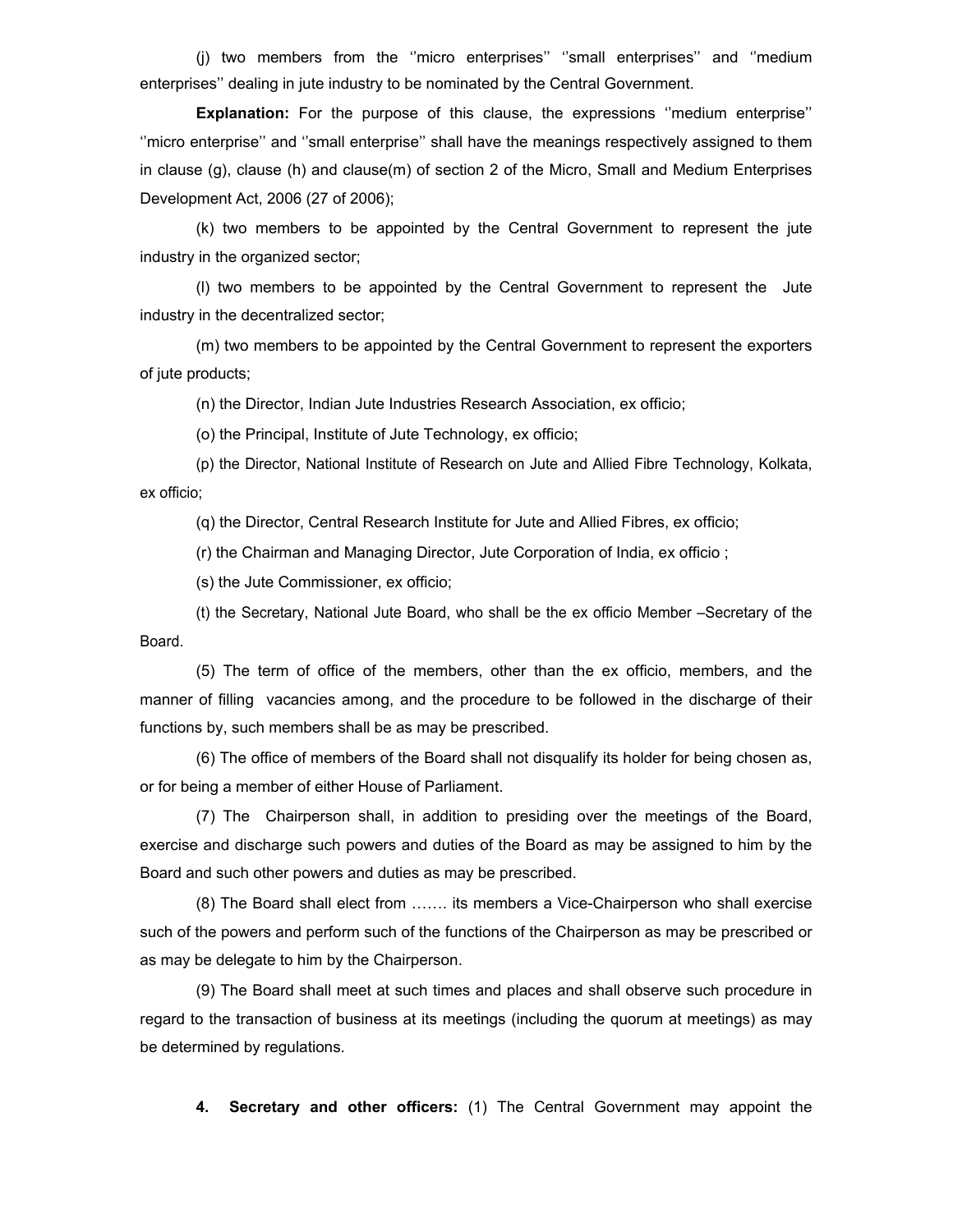Secretary and such other officers and employees as it considers necessary, for the efficient discharge of the functions of the Board under this Act.

 (2) The terms and conditions of service of the Secretary and other officers and employees of the Board shall be such as may be determined by regulations.

#### **CHAPTER III**

#### **FUNCTIONS OF THE BOARD**

**5. Functions of Board:** (1) It shall be the duty of the Board to promote the development of jute and jute products by such measures as it thinks fit.

 (2) Without prejudice to the generality of the foregoing provision, the Board may undertake measures to-

 (i) evolve an integrated approach to jute cultivation in the matters of formulation of schemes, extension work, implementation and evaluation of schemes aimed at increasing the yield of jute and improving the quality thereon;

(ii) promote production of better quality raw jute;

(iii) enhance productivity of raw jute;

 (iv) promote or undertake arrangements for better marketing and stabilization of the prices of raw jute;

(v) promote standardisation of raw jute and jute products;

 (vi) suggest norms of efficiency for jute industry with a view to eliminating waste, obtaining optimum production, improving quality and reducing costs;

 (vii) propagate information useful to the growers of raw jute and manufacturers of jute products;

(viii) promote and undertake measures for quality control of raw jute and jute products;

 (ix) assist and encourage studies and research for improvement of processing, quality, techniques of grading and packaging of raw jute;

 (x) promote or undertake surveys or studies aimed at collection and formulation of statistics regarding raw jute and jute products;

(xi) promote standardization of jute manufactures;

 (xii )promote the development of production of jute manufactures by increasing the efficiency and productivity of the jute industry;

 (xiii) sponsor, assist, coordinate, encourage or undertake scientific, technological, economic and marketing research pertaining to the jute sector;

 (xiv) maintain and improve existing markets and to develop new markets within the country and outside for jute manufactures and to devise marketing strategies in consonance with the demand for such manufactures in the domestic and international markets;

 (xv) sponsor, assist, coordinate or encourage scientific, technological and economic research in the matters related to materials, equipment, methods of production, product development including discovery and development of new materials, equipment and methods and improvements in those already in use in the jute industry;

(xvi) provide and create necessary infrastructural facilities and conditions conducive to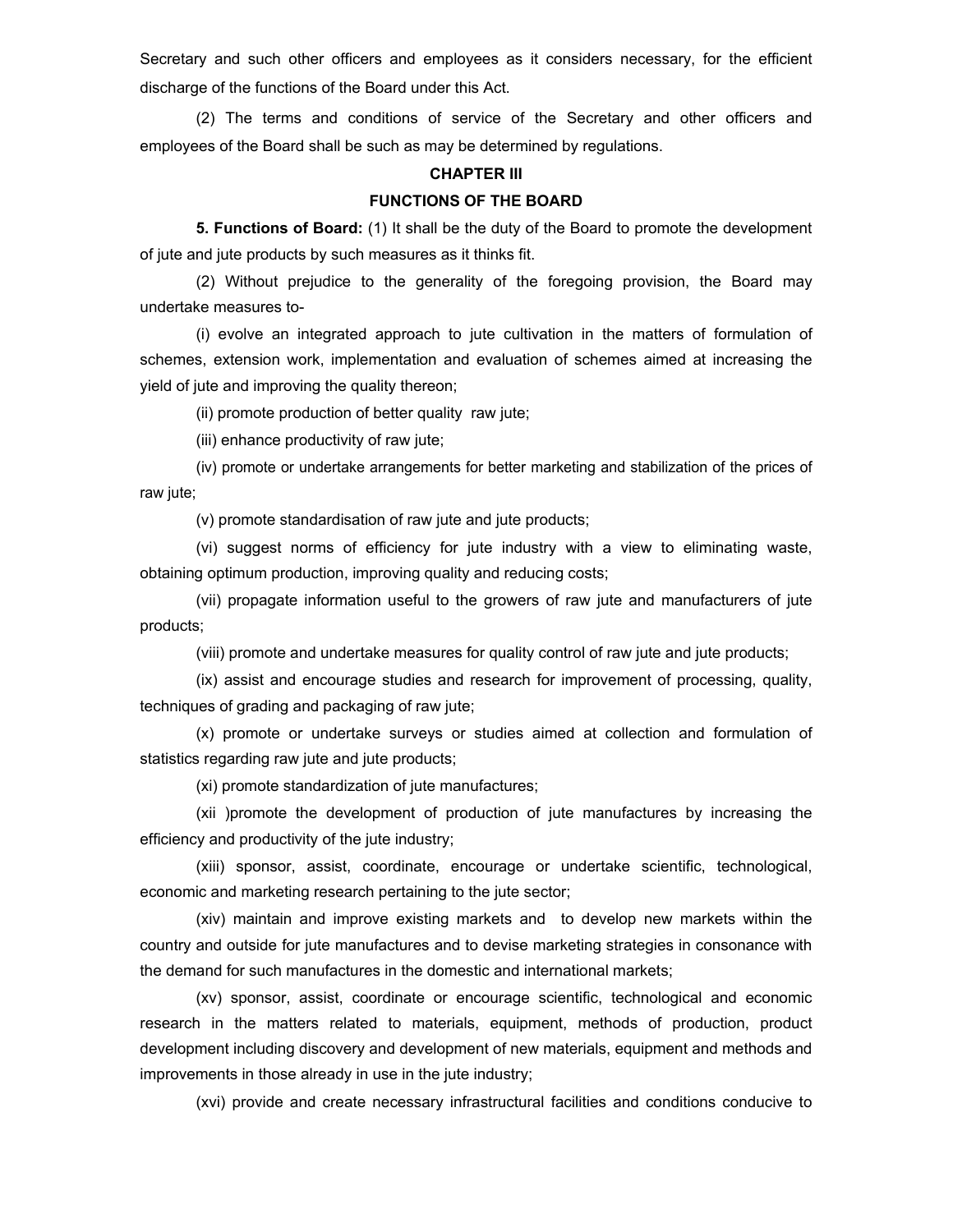the development of diversified jute products by way of assisting the entrepreneurs, artisans, craftsman, designers, manufacturers, exporters, non-Governmental agencies in the following manner, namely-

 (a) transfer of technology from research and development institutions and other organizations in India and abroad;

 (b) providing support services to the entrepreneurs for the implementation of their projects including technical guidance and training;

(c) organizing entrepreneurial development programmes;

 (d) planning and executing market promotion strategies including exhibitions, demonstrations, media campaigns in India and abroad;

(e) providing financial assistance by way of subsidy or seed capital;

 (f) providing a forum to the people engaged or interested in diversified jute products for interacting with various national and international agencies, engaged in the jute and jute textile sector;

 (xvii) organize workshops, conferences, lectures, seminars, refresher courses and set up study groups and conduct training programmes for the purpose of promotion and development of jute and jute products;

 (xviii) undertake research on jute seed to improve quality and to shorten the gestation period of jute crop;

 (xix) incorporate measures for sustainable Human Resource Development of the jute sector and to provide necessary funds for the same;

(xx) modernization of jute sector and technology development;

 (xxi) take steps to protect the interests of jute growers and workers and to promote their welfare by improving their livelihood avenues;

 (xxii) secure better working conditions and provision and improvement of amenities and incentives for workers engaged in the jute industry;

(xxiii) register jute growers and manufacturers on optional basis;

 (xxiv) collect statistics with regard to jute and jute products for compilation and publication;

 (xxv) subscribe to the share capital of or enter into any arrangement (whether by way of partnership, joint venture or any other manner) with any other body corporate for the purpose of promoting the jute sector or for promotion and marketing of jute and jute products in India and abroad.

(3) It shall be the duty of the Board-

 (a) to advise the Central Government on all matters relating to the development of raw jute and the jute industry, including import and export of jute and jute products;

 (b) to prepare and furnish reports relating to the jute sector as may be required by the Central Government from time to time.

## **CHAPTER IV PROPERTY AND CONTRACT**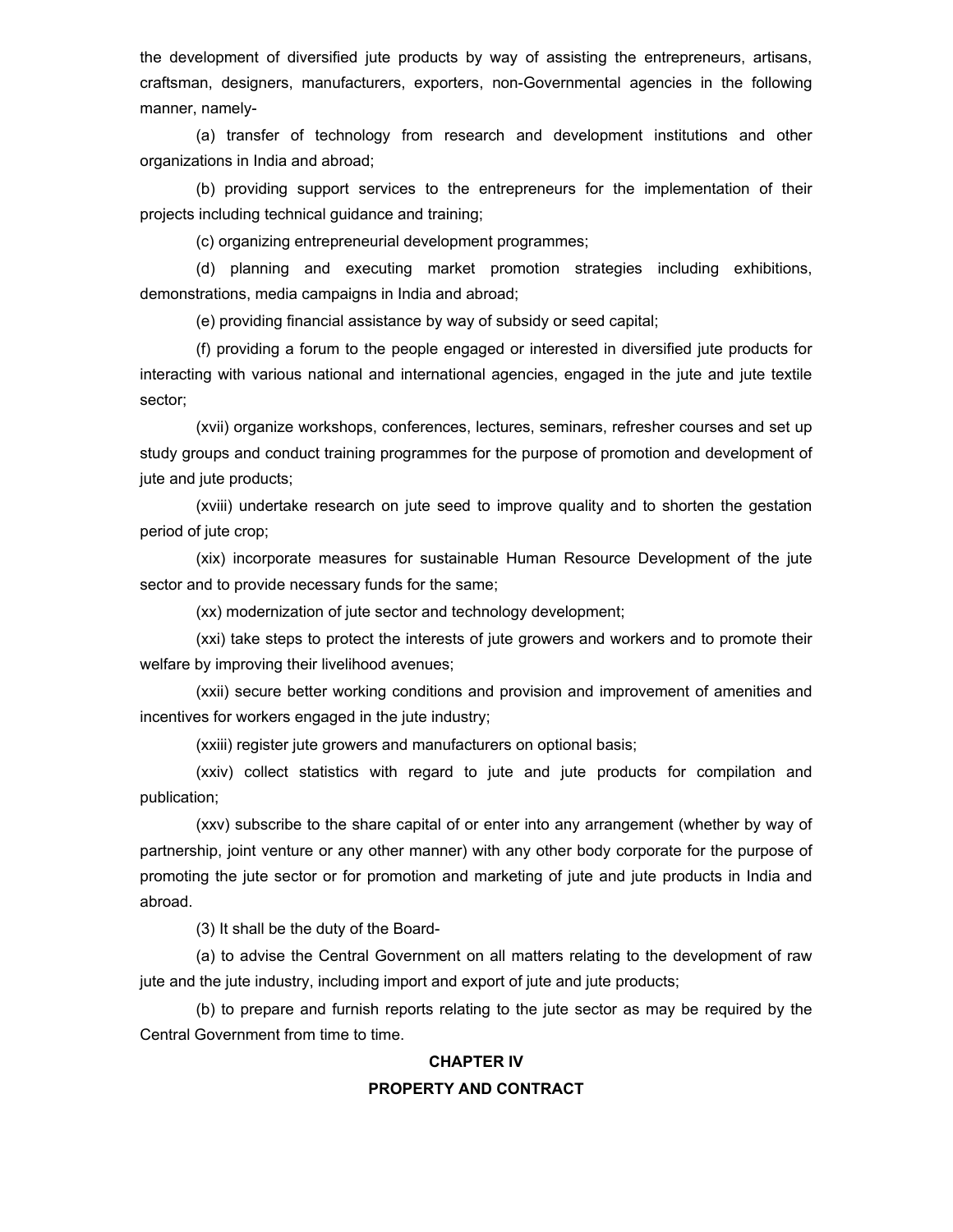**6. The Council and Society to vest in Board:** (1) On and from the appointed day, there shall be transferred to, and vest in, the Board constituted under section 3, the Council and the Society.

 (2) The Council and the Society which is transferred to , and which vests in, the Board under sub-section (1)\_ shall be deemed to include all assets, rights, powers, authorities and privileges and all property movable and immovable, real or personal, corporeal or incorporeal, present or contingent, of whatever nature and wheresoever situate, including lands, buildings, machinery, equipments, cash balances, capital, reserves reserve funds, investments tenancies, leases and book debts and all other rights and interests, arising out of such property as were immediately before the appointed day in the ownership or possession or power of the Council, or as the case may be the Society, whether within or outside India, all books of account and documents relating thereto and shall also be deemed to include all borrowings, liabilities and obligations of whatever kind then subsisting of the Society, or as the case may be the Council.

**7. General effect of vesting of Council and Society in Board:** (1) All contracts, agreements and working arrangements subsisting immediately before the appointed day and affecting the Council, or as the case may be the Society shall, in so far as they relate to the Council, or as the case may be the Society, cease to have effect or be enforceable against the Council, or as the case may be, the Society and shall be of as full force and effect against or in favour of the Board in which the Council and the Society have vested by virtue of this Act and enforceable as fully and effectively as, if instead of the Council, or as the case may be, the Society, the Board had been named therein or had been a party thereto.

 (2) Any proceeding, suit or cause of action pending or existing immediately before the appointed day by or against the Council or the Society may, as from that day, be continued and enforced by or against the Board in which it has vested by virtue of this Act, as it might have been enforced by or against the Council or the Society if this Act had not been passed, and shall cease to be enforceable by or against the Council or, as the case may be, the Society.

**8. Licences, etc., to be deemed to have been granted to Board:** With effect from the appointed day, all licences, permits, quotas and exemptions, granted to the Council, or the Society in connection with the affairs and business of the Council, or as the case may be, the Society, under any law for the time being in force, shall be deemed to have been granted to the Board in which the Council and the Society have vested by virtue of this Act.

**9. Tax exemption or benefit to continue to have effect:** (1) Where any exemption from, or any assessment with respect, to any tax has been granted or made or any benefit by way of set off or carry forward, as the case may be, of any unabsorbed depreciation or investment allowance or other allowance or loss has been extended or is available to the Council or the Society, under the Income-tax Act, 1961 ( 43 of 1961), such exemption, assessment or benefit shall continue to have effect in relation to the Board in which the Council and the Society have vested by virtue of this Act.

 (2) Where any payment made by the Council or the Society is exempted from deduction of tax at source under any provision of the Income-tax Act, 1961 (43 of 1961), the exemption from tax will continue to be available as if the provisions of the said Act made applicable to the Council or the Society were operative in relation to the Board in which the Council and the Society have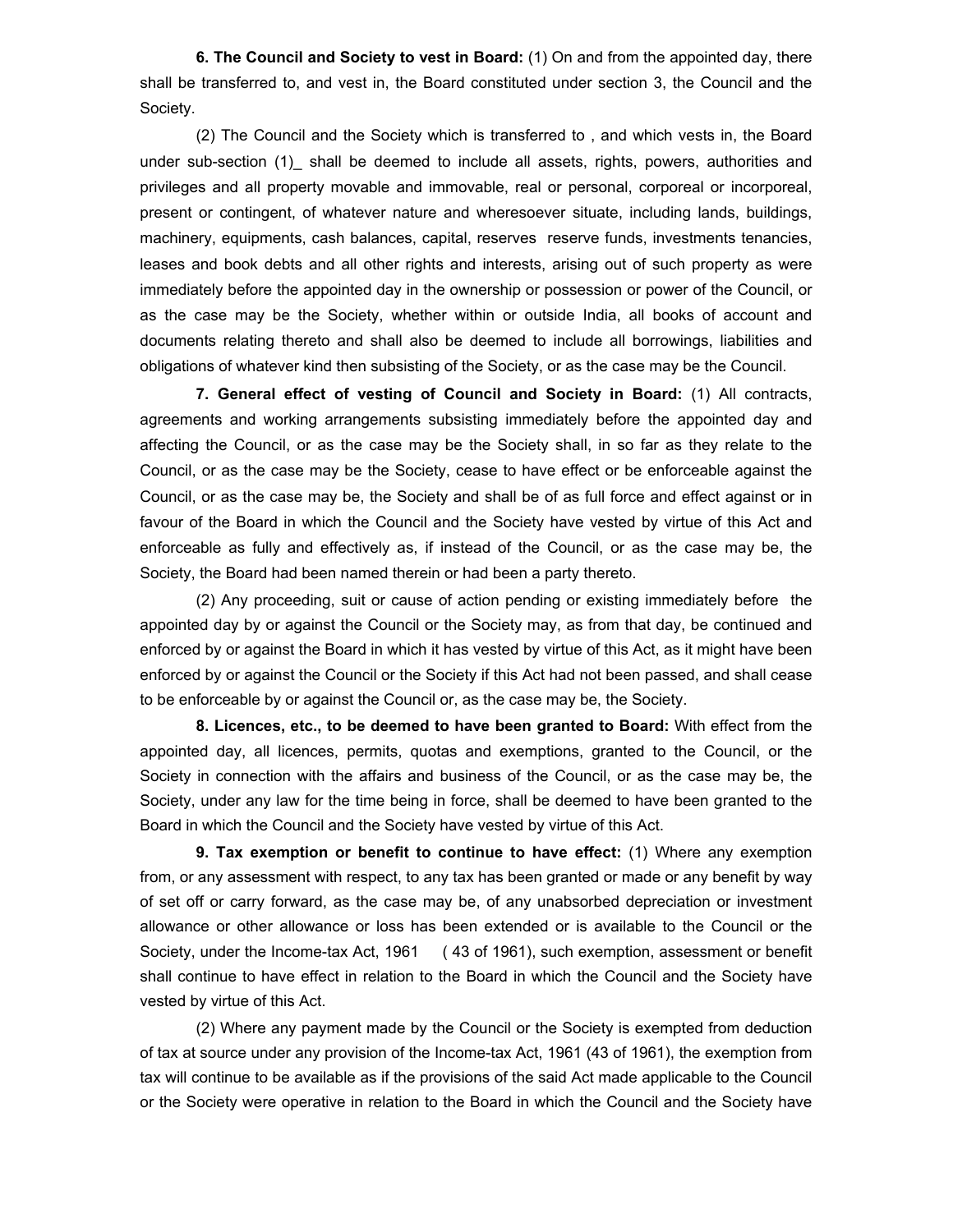vested by virtue of this Act.

 (3) The transfer and vesting of the Council or the Society in terms of section 6 shall not be construed as a transfer within the meaning of the Income-tax Act, 1961 (43 of 1961) for the purposes of capital gains.

**10. Guarantee to be operative:** Any guarantee given for or in favour of the Council or the Society with respect to any loan or lease finance shall continue to be operative in relation to the Board in which the Council and the Society have vested by virtue of this Act.

**11. Provisions in respect of officers and other employees of Council and Society:** (1) (a) Every officer or other employee of the Council serving in its employment immediately before the appointed day shall, in so far as such officer or other employee is employed in connection with the Council which has vested in the Board by virtue of this Act, becomes, as from the appointed day, an officer, or as the case may be, other employee of the Board.

 (b) Every officer or other employee of the Society serving in its employment immediately before the appointed day shall, in so far as such officer or other employee is employed in connection with the Society which has vested in the Board by virtue of this Act, becomes, as from the appointed day, an officer, or, as the case may be, other employee of the Board.

 (2) Every officer or other employee of the Council or the Society who becomes an officer, or as the case may be, other employee of the Board, as referred to in sub-section (1), shall hold his office or service therein by the same tenure, at the same remuneration, upon the same terms and conditions, with the same obligations and rights and privileges as to leave, insurance, superannuation scheme, provident fund, other funds, retirement, pension, gratuity and other benefits as he would have held under the Council, or, as the case may be, the Society, if it had not vested in the Board and shall continue to do so as an officer or other employee, as the case may be, of the Board, or until the expiry of a period of one year from the appointed day if such officer or other employee opts not to be the officer or other employee of the Board within such period;

 Provided that if the Board thinks it expedient to extend the period so fixed, it may extend the same up to a maximum period of one year.

 (3) Where an officer or other employee of the Council or the Society opts under subsection (2) not to be in the employment or service of the Board in which the Council and the Society have vested, such officer or other employee shall be deemed to have resigned from the respective cadre.

 (4) Notwithstanding anything contained in the Industrial Disputes Act, 1947 (14 of 1947) or in any other law for the time being in force, the transfer of the services of any officer or other employee of the Council or the Society to the Board shall not entitle such officer or other employee to any compensation under this Act or any other law for the time being in force and no such claim shall be entertained by any court, tribunal or other authority.

 (5) The officers and other employees who have retired before the appointed day from the service of the Council or the Society and are entitled to any benefits, rights or privileges shall be entitled to receive the same benefits, rights or privileges from the Board in which the Council and the Society have vested.

(6) The trusts of the Provident Fund and Group Insurance and Superannuation Scheme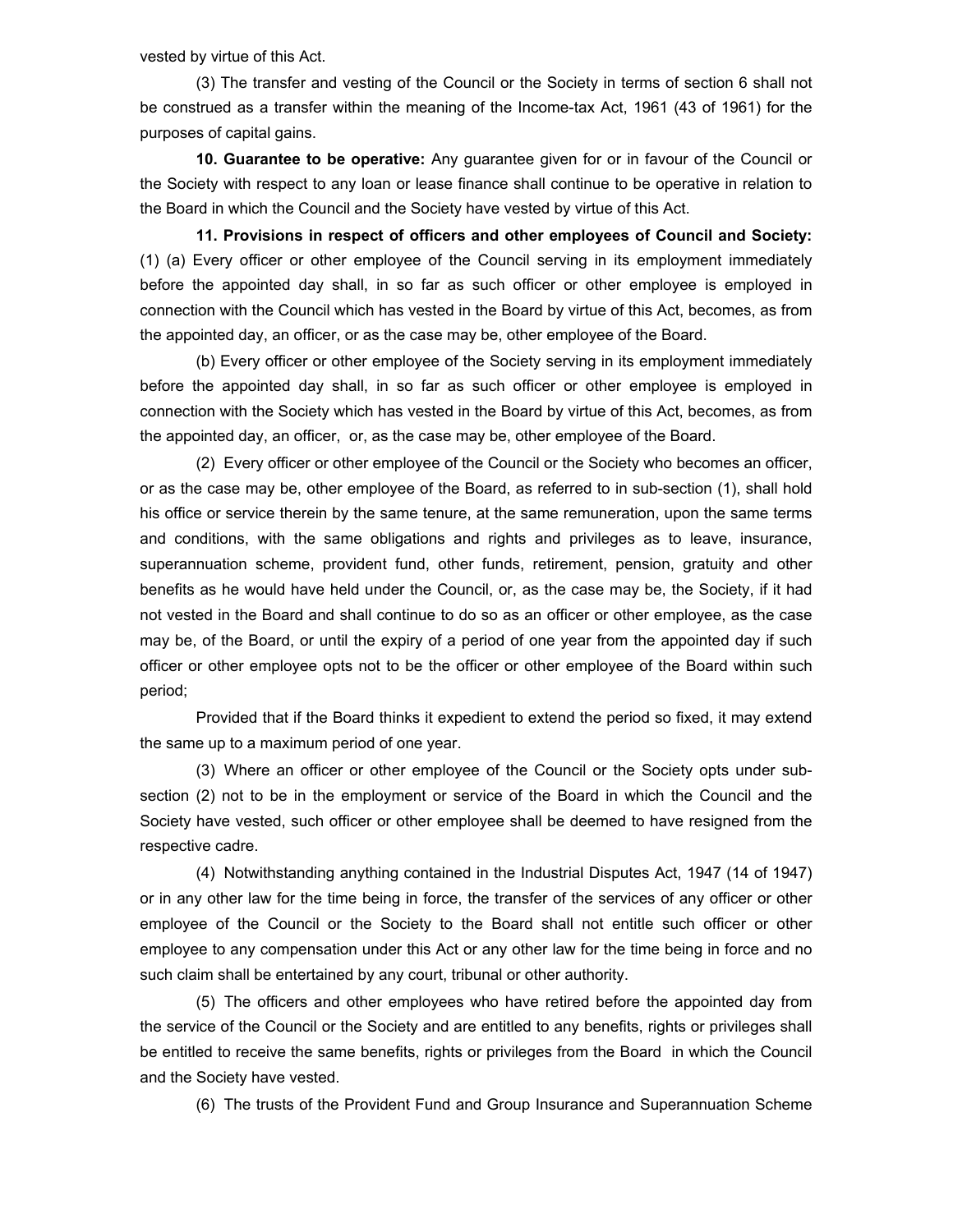of the Council or the Society for the welfare of officers or employees would continue to discharge their functions in the Board as was being done hitherto in the Council or the Society and tax exemption granted to Provident Fund or Group Insurance and Superannuation Scheme would continue to be applied to the Board.

 (7) After the expiry of the period of one year, or the extended period, as referred to in sub-section (2), all the officers and other employees transferred and appointed to the Board, other than those opting not to be the officers or employees of the Board within such period, shall be governed by the rules and regulations made by the Board in respect of the service conditions of the officers and other employees of the said Board.

#### **CHAPTER V**

### **POWERS OF THE CENTRAL GOVERNMENT**

**12. Directions by Central Government.-** (1) The Board shall, in the discharge of its functions and duties under the relevant statute, be bound by the directions on questions of policy as the Central Government may give in writing to it from time to time:

 Provided that the Board shall, as far as practicable, be given an opportunity to express its views before any direction is given.

 (2) The decision of the Central Government, whether a question is one of policy or not, shall be final.

**13. Supersession of Board.-** (1) If at any time the Central Government is of the opinion that-

 (a) on account of grave emergency, the Board is unable to discharge the functions and duties imposed on it by or under the provisions of this Act; or

 (b) the Board has persistently made default in complying with any direction issued by the Central Government under this Act or in the discharge of the functions and duties imposed on it by a or under the provisions of this Act and as a result of such default, the financial position of the Board or the administration of the Board has deteriorated; or

 (c) the circumstances exist which render it necessary in the public interest so to do. the Central Government may, by notification in the Official Gazette, supersede the Board for such period, not exceeding six months, as may be specified in the notification.

(2) Upon the publication of a notification-

(a) all the members of the Board shall, as from the date of supersession vacate their offices as such;

 (b) all the powers, functions and duties which may, by or under the provisions of the relevant Act, be exercised or discharged by or on behalf of the Board shall, until the Board is reconstituted under sub-section (3), be exercised and discharged by such person or persons as the Central Government may direct; and

 (c) all property owned or controlled by the Board shall, until the Board is reconstituted, vest in the Central Government.

 (3) On the expiration of the period of supersession specified in the notification issued under sub-section (1), the Central Government may reconstitute the Board by a fresh appointment and in such case any person or persons who vacated their offices under clause (a) of sub-section (2), shall not be deemed disqualified for appointment;

Provided that the Central Government may, at any time, before the expiration of the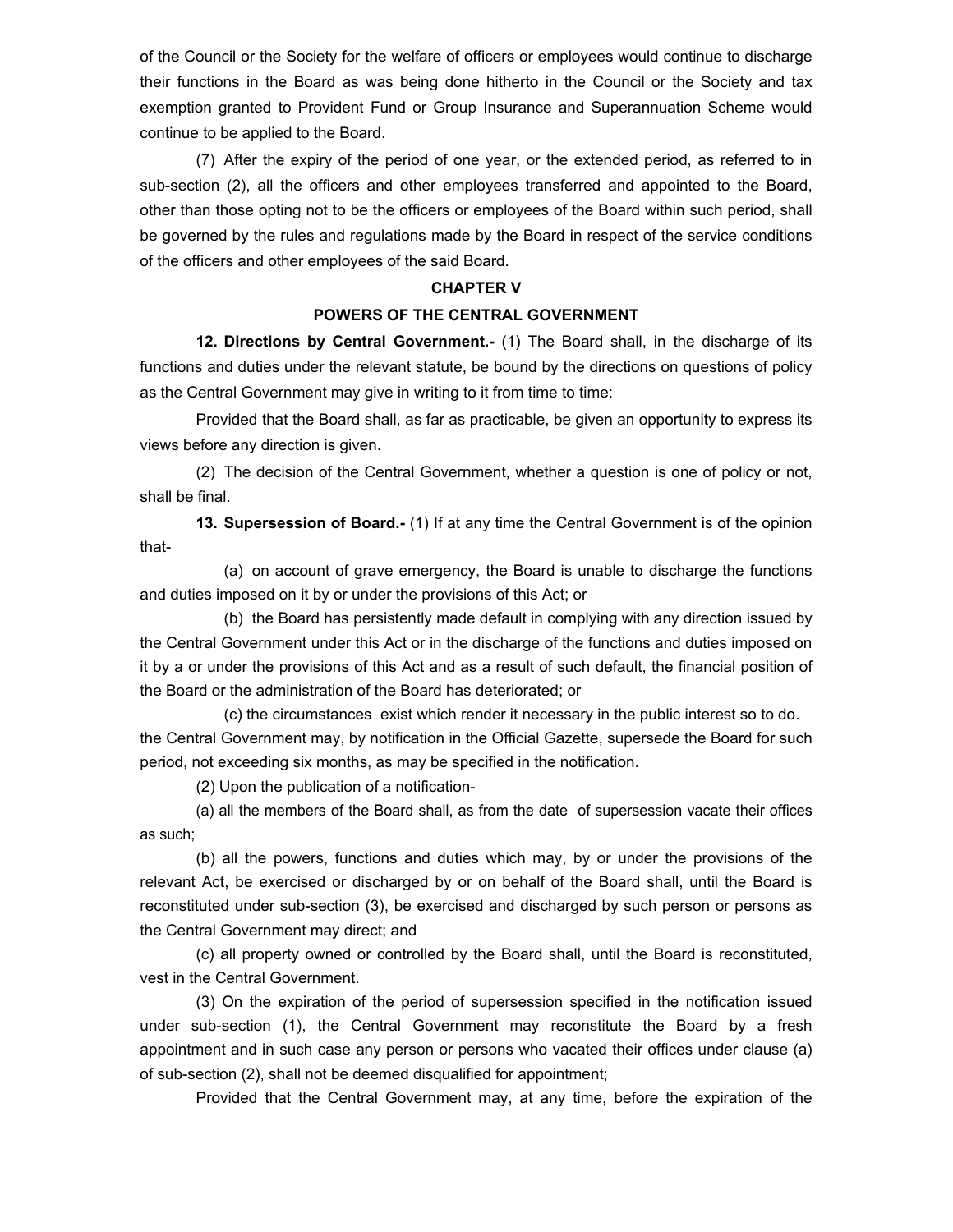period of supersession, take action under this sub-section.

 (4) The Central Government shall cause a notification to be issued under sub-section (1) and a full report of any action taken under this section and the circumstances leading to such action will be laid before each House of Parliament at the earliest.

#### **CHAPTER VI**

#### **FINANCE, ACCOUNTS AND AUDIT**

**14. Grants and loans by Central Government:** (1) The Central Government may, after due appropriation made by Parliament by law, in this behalf, make to the Board grants and loans of such sums of money as that Government may consider necessary.

 (2) There shall be constituted a fund to be called the Jute Board Fund and there shall be credited thereto-

(a) any grants and loans made to the Board by the Central Government;

 (b) all sums received by the Board from such other sources as may be decided upon by the Central Government.

(3) The Fund shall be applied for meeting-

 (a) salary, allowances and other remuneration of the members, officers and other employees of the Board;

(b) expenses of the Board in the discharge of its functions; and

(c) expenses on objects and for purposes authorized by this Act.

**15. Budget:** The Board shall prepare in such form and at such time during each financial year, as may be prescribed, its budget for the next financial year, showing the estimated receipts and expenditure of the Board, and forward the same to the Central Government.

**16. Annual report:** The Board shall prepare in such form and at such time, each financial year, as may be prescribed, its annual report, giving a full account of its activities during the previous financial year and submit a copy thereof to the Central Government.

**17. Accounts and audit:** The accounts of the Board shall be maintained and audited in such manner as may, in consultation with the Comptroller and Auditor-General of India, be prescribed and the Board shall furnish to the Central Government before such date, as may be prescribed, an audited copy of its accounts, together with the auditor's report thereon.

**18. Laying of annual and auditor's report before Parliament:** The Central Government shall cause the annual report and auditor's report to be laid, as soon as may be after they are received, before each House of Parliament.

#### **CHAPTER VII**

### **MISCELLANEOUS**

**19. Protection of action taken in good faith:** No suit, prosecution or other legal proceeding shall lie against the Central Government, or the Board or any member of the Board, or any officer or other employee of the Central Government or of the Board or any other person authorized by the Central Government or the Board, for anything which is in good faith done or intended to be done under this Act or the rules or regulations made thereunder.

**20. Officers and employees of Board to be public servants:** All officers and employees of the Board shall, while acting or purporting to act in pursuance of the provisions of this Act or of any rule or regulation made thereunder, be deemed to be public servants within the meaning of section 21 of the Indian Penal Code (45 of 1860).

**21. Power to make rules:** (1) The Central Government may, by notification in the Official Gazette, make rules to carry out the purposes of this Act.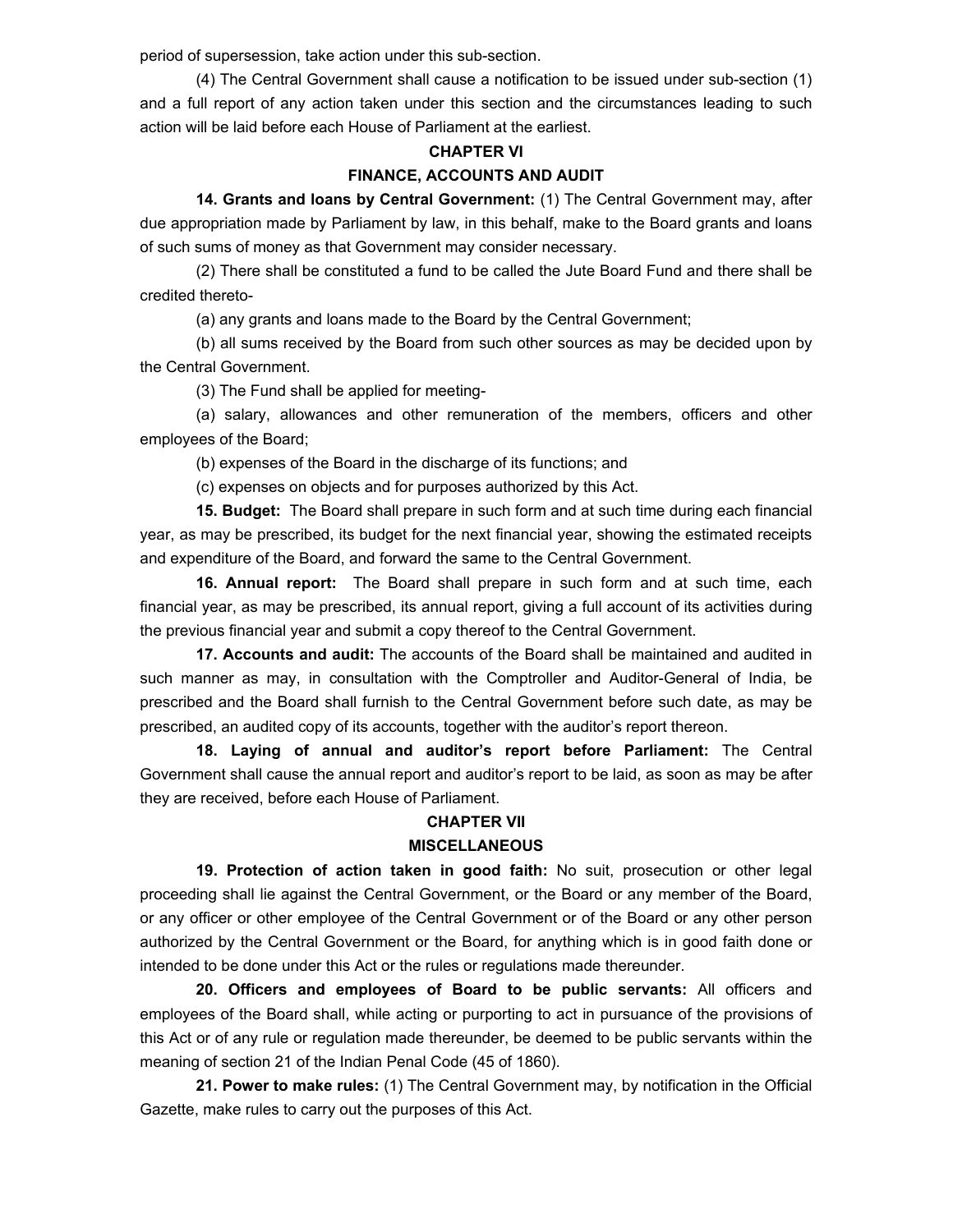(2) In particular, and without prejudice to the generality of the foregoing power, such rules may provide for all or any of the following matters, namely:

 (a) the term of office and other conditions of service of the members of the Board under sub-section (5) of section 3;

(b) the powers and duties of the Chairperson under sub-section (7) of section 3;

(c) the powers and functions of the Vice-Chairperson under sub-section (8) of section;

 (d) the form in which, and the time at which, the Board shall prepare its budget under section 15;

 (e) the form in which, and the time at which, the Board shall prepare its annual report under section 16;

(f) the manner in which the accounts of the Board shall be maintained and audited, and the date before which the audited copy of the accounts may be furnished to the Central Government under section 17;

 (g) any other matter which is to be, or may be, prescribed or in respect of which provision is to be, or may be, made by the rules.

**22. Power to make regulations:** (1) The Board may, with the previous approval of the Central Government, by notification in the Official Gazette, make regulations consistent with the provisions of this Act and the rules generally to carry out the purposes of this Act.

 (2) In particular, and without prejudice to the generality of the foregoing power, such regulations may provide for all or any of the following matters, namely-

 (a) the manner in which the business of the board shall be conducted under sub-section (9) of section 3' and

 (b) the terms and conditions of service of the Secretary and other officers and employees of the Board under section 4.

**23. Rules and regulations to be laid before Parliament:** Every rule and every regulation made under this Act shall be laid, as soon as may be after it is made, before each House of Parliament while it is in session, for a total period of thirty days which may be comprised in one session or in two or more successive sessions, and if, before the expiry of the session immediately following the session or the successive sessions aforesaid, both Houses agree in making any modification in the rule or regulation or both Houses agree that the rule or regulation should not be made, the rule or regulation shall thereafter have effect only in such modified form or be of no effect, as the case may be; so, however, that any such modification or annulment shall be without prejudice to the validity of anything previously done under that rule or regulation.

**24. Power to remove difficulties:** (1) If any difficulty arises in giving effect to the provisions of this Act, the Central Government may, by order, published in the Official Gazette, make such provisions not inconsistent with the provisions of this Act as may appear to be necessary for removing the difficulty:

 Provided that no such order shall be made after the expiry of a period of two years from the commencement of this Act.

 (2) Every order made under sub-section (1) shall be laid, as soon as may be after it is made, before each House of Parliament.

**25. Amendment of Act 28 of 1983:** In the Jute Manufactures Cess Act, 1983-

(a) in section 3-,

 (i) in sub-section (1), for the words and figures ''the Jute Manufactures Development Council Act, 1983'' the words and figures ''the National Jute Board Act, 2008'' shall be substituted;

(ii) in sub-section (2) , the words ''and Salt'' shall be omitted;